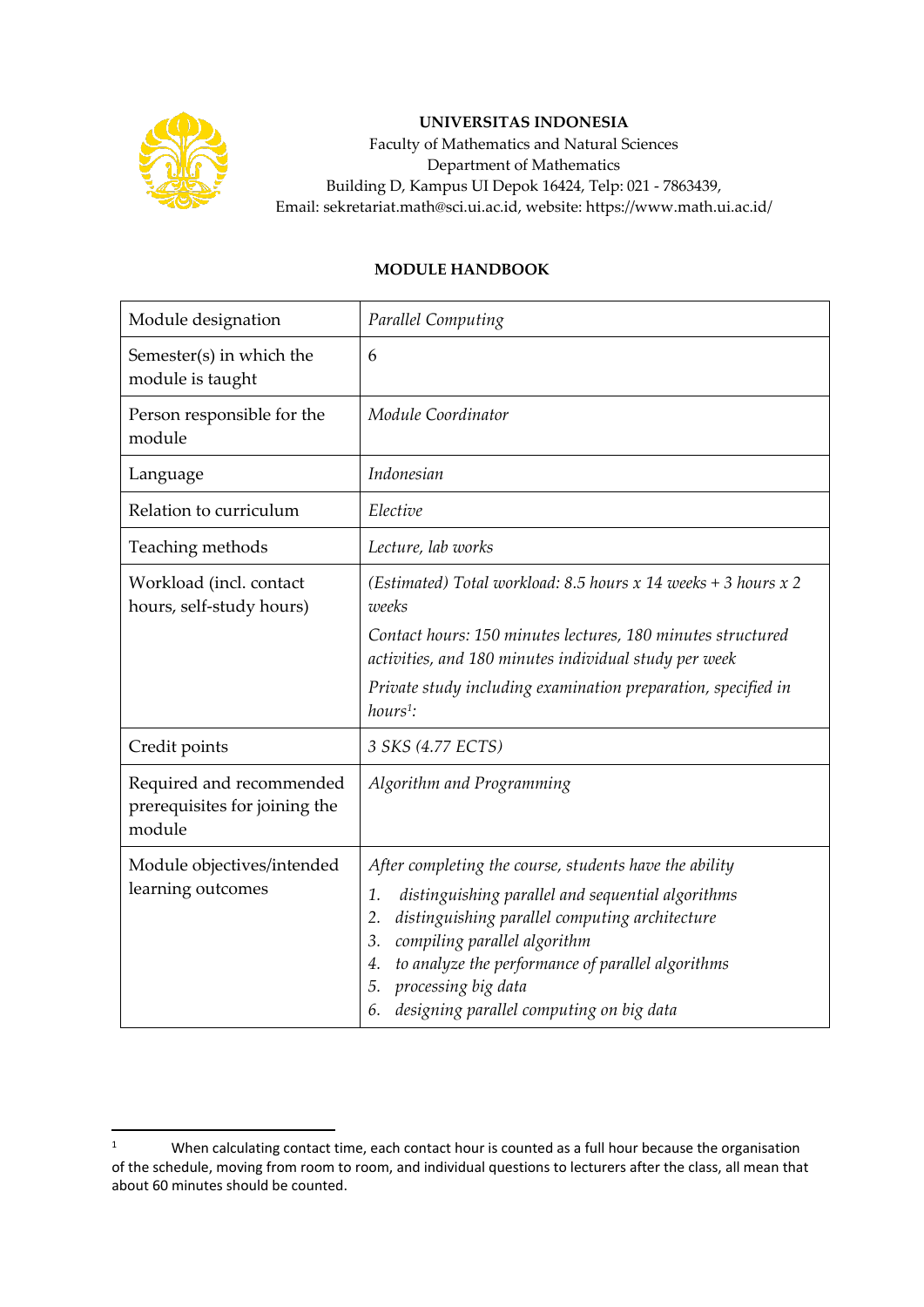| Content                               | Sequential and Parallel Algorithm<br>1.<br>Parallel computing architecture (shared, distributed, and<br>2.<br>hybrid computing)<br>Parallel Algorithm Analysis<br>3.<br>Parallel Algorithm Model<br>4.<br>Parallel Algorithm Structure<br>5.<br>Design Techniques<br>6.<br>Big Data<br>7.                                                                                                                                                                                                                                    |
|---------------------------------------|------------------------------------------------------------------------------------------------------------------------------------------------------------------------------------------------------------------------------------------------------------------------------------------------------------------------------------------------------------------------------------------------------------------------------------------------------------------------------------------------------------------------------|
|                                       | Parallel Implementation on Big Data<br>8.                                                                                                                                                                                                                                                                                                                                                                                                                                                                                    |
| <b>Examination</b> forms              | Class activities : Assignment<br>1.<br>Mid-term examination<br>2.<br>Final examinations<br>3.                                                                                                                                                                                                                                                                                                                                                                                                                                |
| Study and examination<br>requirements | The final mark will be weighted as follows:<br>Class activities : Assignment (20%)<br>1.<br>Mid-term examination (30%)<br>2.<br>3. Use-case group project (20%)<br>Final examination (30%)<br>4.<br>To succesfully pass the module it requires a minimum 55% of the<br>total mark.<br>Mark<br>Grade<br>$85 - 100$<br>A<br>$80 - 85$<br>$A-$<br>$75 - < 80$<br>$B+$<br>B<br>$70 - 575$<br>$65 - 570$<br>$B-$<br>$C+$<br>$60 - 5$<br>$55 - 60$<br>$\mathcal{C}_{0}^{0}$<br>$40 - 55$<br>$\boldsymbol{D}$<br>$<$ 40<br>$\cal E$ |